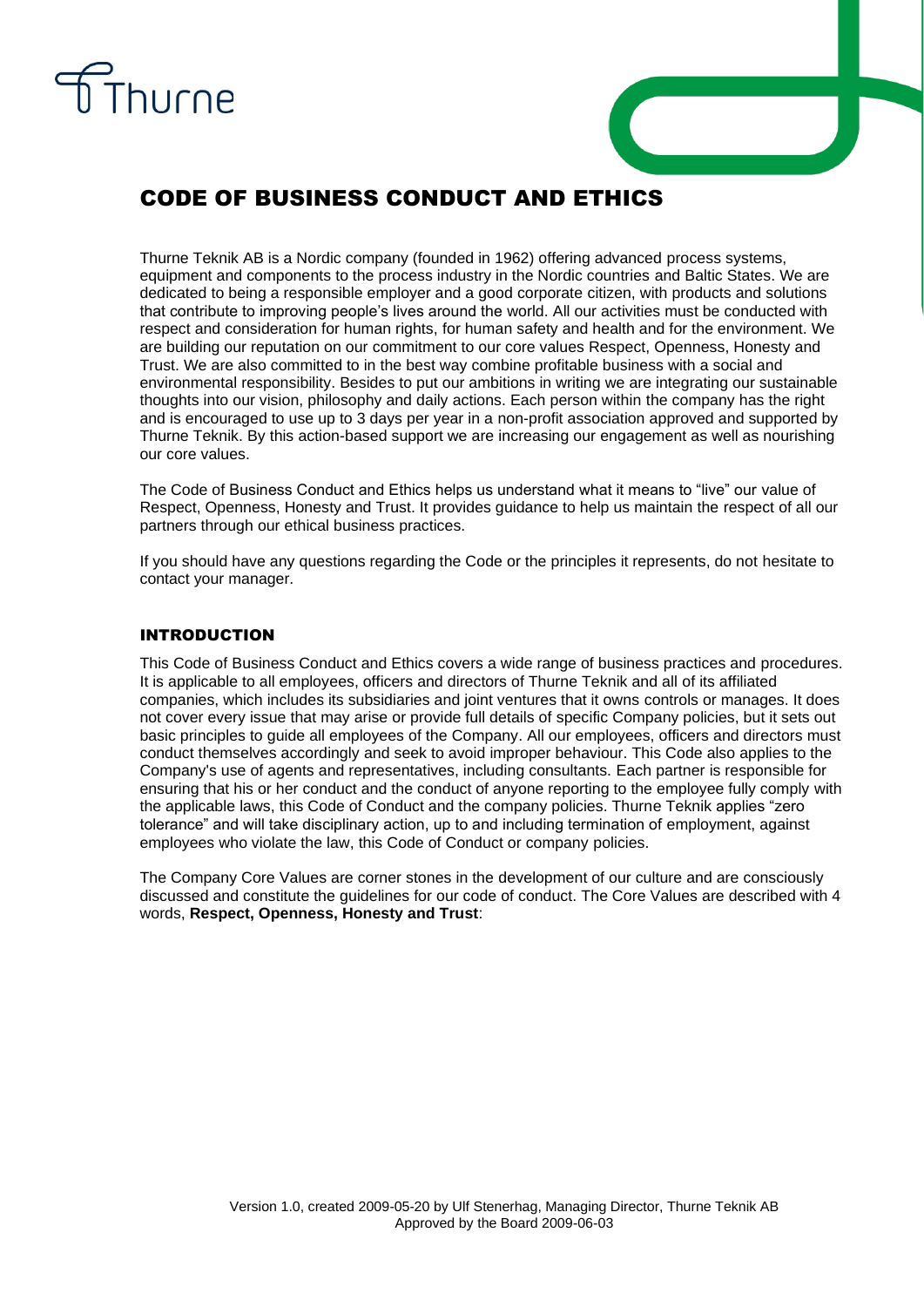



## **1. RESPECT**

Understanding and the capacity for empathy are essential in actively fulfilling the core value of respect. Encounters with all individuals, as well as organizations and circumstances, should be based on their unique ideas, beliefs, cultures, personal situations, resources, values, priorities and objectives. The act of listening is therefore critical. Respect requires consideration and helpfulness. We must all be dedicated and patient in all situations in living up to our core value of respect.

## **1.1 We Comply with Laws, Rules and Regulations**

All Thurne Teknik units, suppliers and subcontractors shall operate in full compliance with relevant laws and regulations applicable to their operations and employment in the countries in which we operate. Although you are not expected to know the details of these laws, it is important to know enough to determine when to seek advice from managers or other appropriate personnel. In some instances, the applicable laws in multiple countries may conflict. When you encounter such a conflict, consult your manager.

## **1.2 We respect Human Rights**

We respect the UNIVERSAL DECLARATION OF HUMAN RIGHTS adopted by UN General Assembly Resolution 217A (III) of 10 December 1948 [\(www.un.org\)](http://www.un.org/).

#### **1.3 We are creating an environment free of discrimination and harassment**

The diversity of the Company's employees is a tremendous asset. We are firmly committed to providing equal opportunity in all aspects of employment and will not tolerate any illegal discrimination or harassment of any kind. Thurne Teknik recognizes and respects cultural differences. Nevertheless, all employees shall be treated strictly according to his or her abilities and qualifications in any employment decisions, including but not limited to hiring, advancement, compensation, benefits, training, layoffs and termination.

## **1.4 We are respectful to the company's assets**

Company assets are intended to be used for business purposes. Limited personal use is only permitted if it is not in conflict with the interests of Thurne Teknik, this Code of Conduct or Thurne Teknik's rules and policies.

## **1.5 Health and Safety**

All employees shall be provided with a safe and healthy working environment and, when applicable, safe and healthy residential facilities, with applicable local law as a minimum. The employer should take appropriate action to prevent workplace accidents or illnesses. Thurne Teknik maintains a separate Alcohol and Drugs policy.

#### **1.6 We support environmental responsibility**

The Company recognizes that it is the responsibility of each of its operations to comply with the laws and regulations designed to protect the vital natural resources. We must comply with all environmental laws and environmental regulations.

## **1.7 We promote sustainable development**

Every Thurne Teknik employee contributes to achieving the company's sustainability goals by supporting economic progress, environmental stewardship and social development.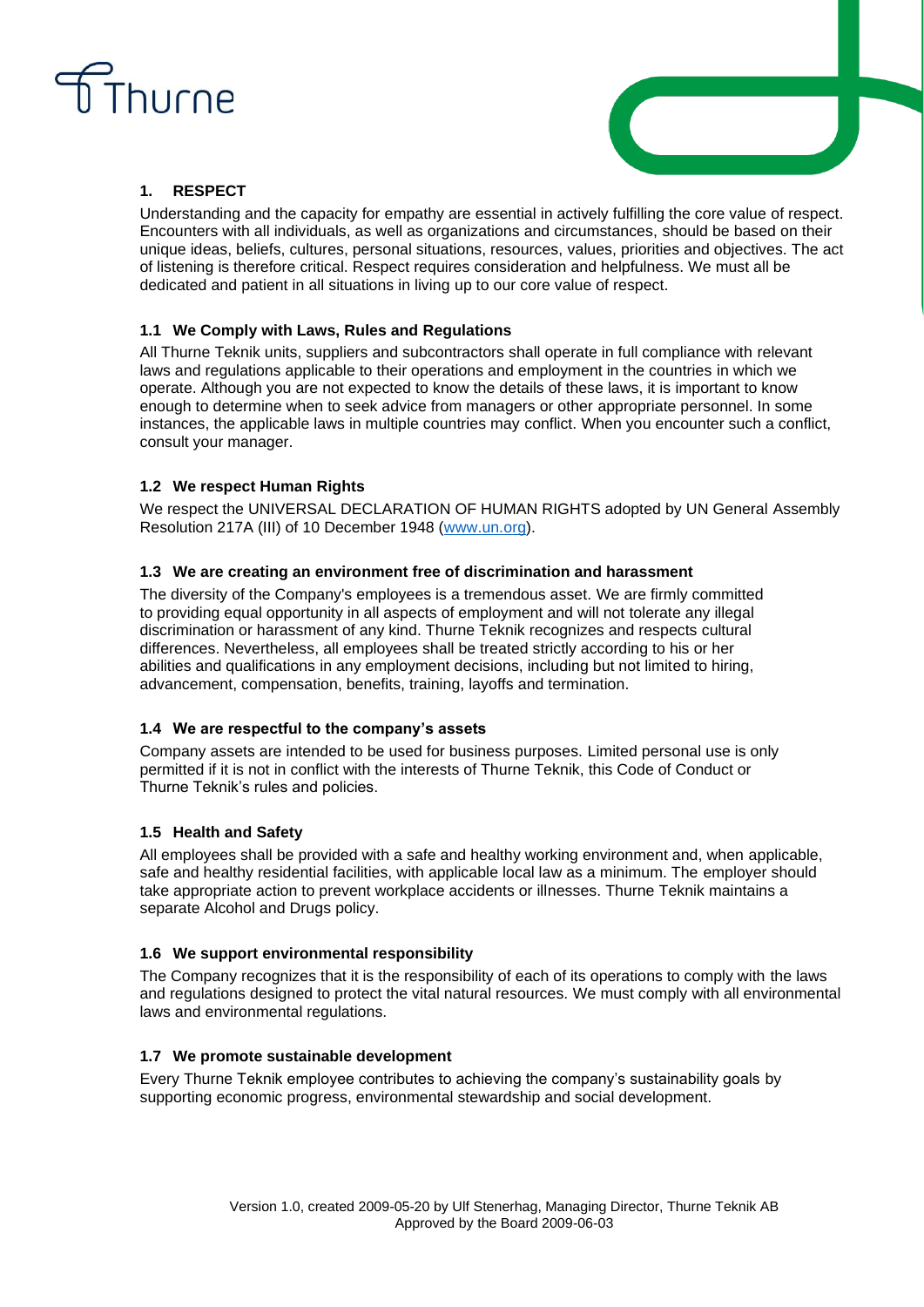



#### **1.8 We respect Confidentiality and Proprietary Information**

You must maintain the confidentiality of all confidential and proprietary information entrusted to you by the Company or its customers, except when disclosure is required by law. You may not use or disclose confidential or proprietary information learned as a result of your employment with the Company for personal or non-Company related purposes. Confidential information includes all nonpublic information.

## **2. OPENNESS**

We describe openness in four words: listening, communication, tolerance and possibilities. Listening means active listening – paying full attention and asking questions whenever something is unclear. Communicating involves the right, but also the duty, to share points of view and to be able to discuss different standpoints in a positive spirit. The combination of listening and communicating without judging is our definition of tolerance. Openness helps us to improve by being continuously prepared to evaluate the possibilities of alternative solutions and even criticism.

## **2.1 We comply with anti-money laundering rules**

Thurne Teknik's commitment is to honesty and openness extends to complying fully with all moneylaundering laws throughout the world. Money laundering generally occurs when funds from illegitimate sources are brought into legitimate financial channels to hide them or make them appear legitimate.

## **2.2 Freedom of association & right to collective bargaining**

All employees are free to exercise their legal rights to form, join, or refrain from joining organizations representing their interests as employees. No employee should be subject to intimidation or harassment in his or her peaceful exercise of these rights. The employer shall also respect the employees' right to collectively bargain.

## **3. HONESTY**

Self assurance, meaning a profound understanding on "who you are", is the basis of honesty. To fully express oneself, and to always give and take credit as well as criticism in all time and in all situations, we need individual courage. Honesty is also about being straightforward with respect to the opportunities and limitations of individuals and organizations. Clear and direct communication is essential in attaining the environment where honesty can thrive.

## **3.1 Corporate Opportunities**

You may not, for your personal gain or any other person's gain, deprive the Company of any opportunity for benefit which could be construed as related to any existing or reasonably anticipated future activity of the Company.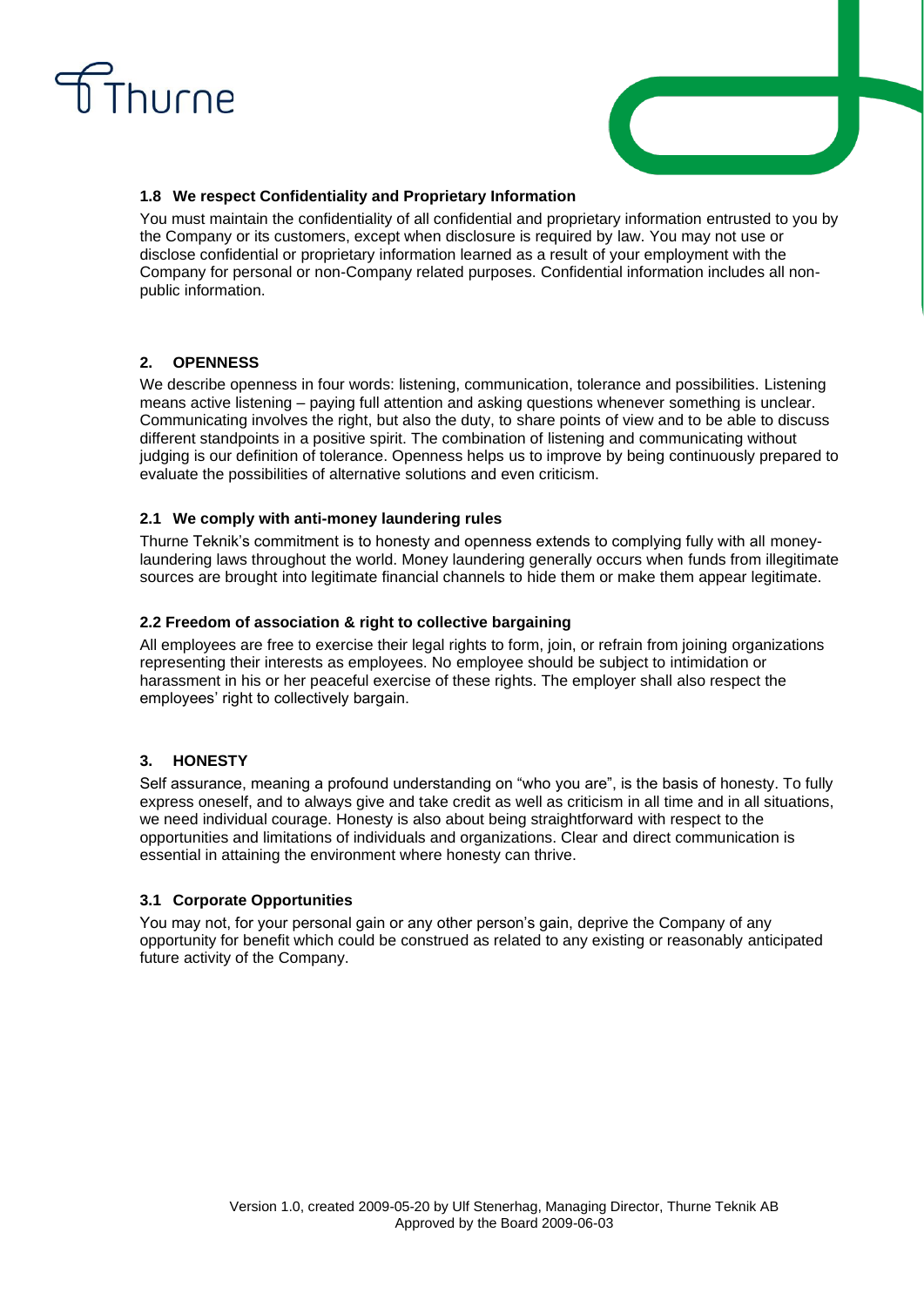



## **4. TRUST**

Expertise and long-term engagement are key factors for the Thurne team in gaining the trust of colleagues, customers and suppliers. Everyone should demonstrate active commitment in satisfying both personal and professional needs. This is achieved through good training and education, as well as genuine interest in the special needs of all. Reliability in regard to actions and correct information strengthen relationships and co-operation between all parties.

## **4.1 We avoid and manage Conflicts of Interest**

A "conflict of interest" exists when a person's private interest interferes in any way with the interests of the Company or interferes with a person's duty to serve the Company to the best of the person's ability. A conflict situation can arise when you take actions or have interests that may make it difficult to perform your Company work objectively and effectively. In general, we should avoid situations in which personal interests, outside activities, financial interests, or relationships conflict or appear to conflict with the interests of Thurne Teknik and not allow business dealings on behalf of the company to be influenced by personal considerations or relationships.

Employees who think they may be in a "conflict" must inform the Managing Director so that the company can determine whether a conflict exists. They will be advised of the proper actions to take.

## **4.2 We compete fairly**

We believe in a competitive, free enterprise system because it guarantees that our hard work, innovation and improvements will be rewarded. We seek competitive advantages through superior products and performance, never through unethical or illegal business practices. We do not tolerate any business activity that violates antitrust or competition laws. We should respect the rights of and deal fairly with the Company's customers, suppliers, competitors and employees.

## **4.3 We refuse to make improper payments**

In dealing with public officials, political parties or their officials or any private sector worker, Thurne Teknik employees must neither offer, promise or give any undue financial or other advantage, whether directly or through intermediaries, to obtain or retain business or any improper advantage in the conduct of business. We are however not prohibited from spending nominal amounts for meals and entertainment of suppliers and customers which are ordinary and customary business expenses, if they are otherwise lawful, comply with Company policy and are properly documented.

## **4.4 We protect our credibility by shunning gifts and favours**

The purpose of business gifts and entertainment in a commercial setting is to create good will and sound working relationships, not to gain unfair advantage with customers. You may not accept gifts of more than nominal value, or entertainment which goes beyond common courtesies usually associated with accepted business practice, from any company which might be seeking our business. Likewise, you may not give gifts of more than nominal value, or entertainment which goes beyond common courtesies usually associated with accepted business practice, to any employee of a customer or potential customer. It is particularly important that we respect our customers' internal rules regarding gifts and entertainment and avoid any inappropriate gifts to or entertainment of government officials.

## **4.5 We keep accurate and complete financial records**

All of the Company's books, records, accounts and financial statements must be maintained in reasonable detail, must appropriately reflect the Company's transactions and must conform both to applicable legal requirements and to the Company's system of internal controls. Improper or fraudulent documentation or reporting is illegal.